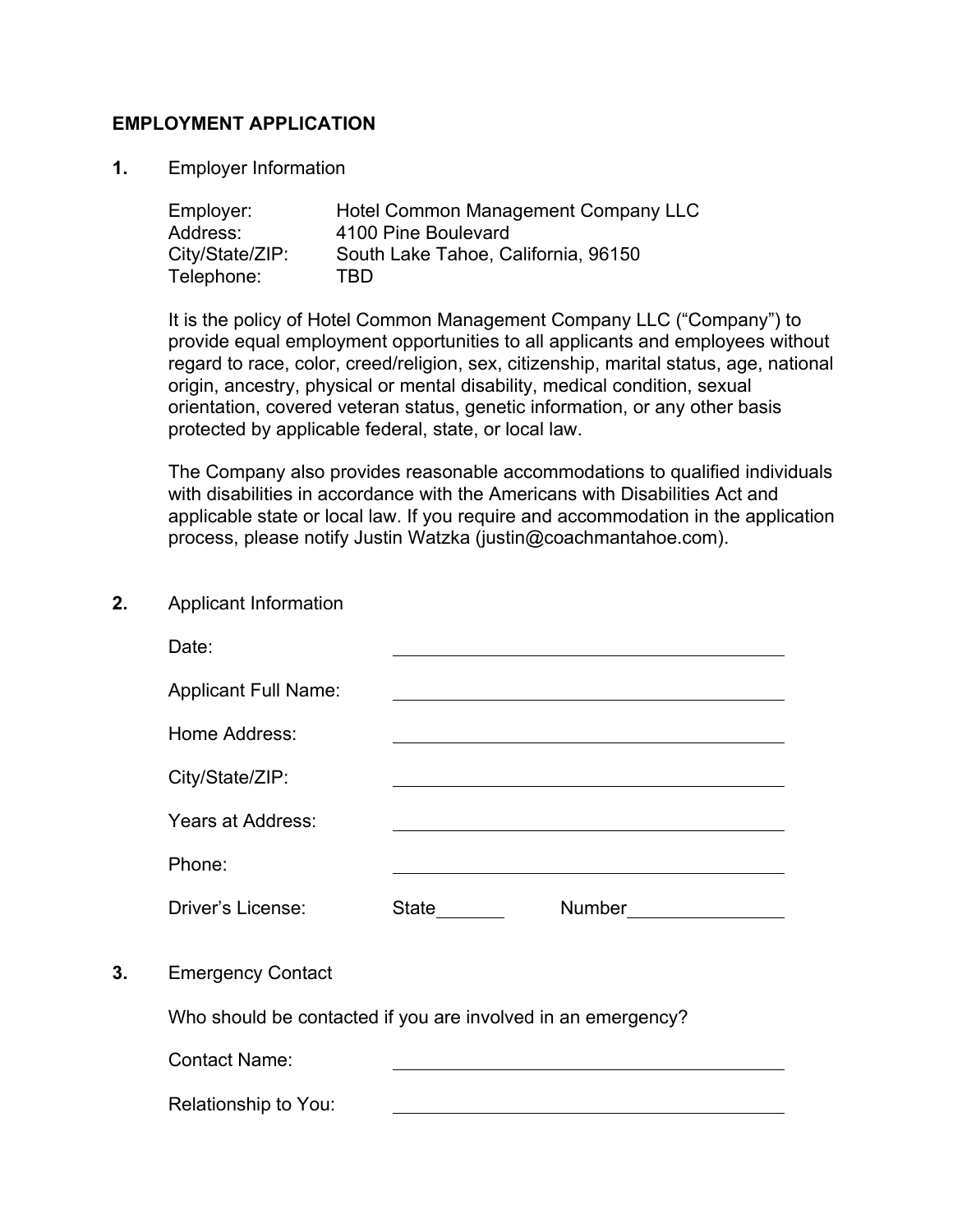|     | Address:                                                                  |                                                                                                                           |  |
|-----|---------------------------------------------------------------------------|---------------------------------------------------------------------------------------------------------------------------|--|
|     | City/State/ZIP:                                                           |                                                                                                                           |  |
|     | Phone:                                                                    |                                                                                                                           |  |
|     | Email:                                                                    |                                                                                                                           |  |
| 4.  | Position Applied For:                                                     |                                                                                                                           |  |
| 5.  | Are you at least 18 years old?                                            |                                                                                                                           |  |
|     | Yes__________  No__________                                               |                                                                                                                           |  |
| 6.  |                                                                           |                                                                                                                           |  |
| 7.  |                                                                           | Are you willing to work any shift, including nights, weekends, and holidays?                                              |  |
|     | <b>Yes</b>                                                                |                                                                                                                           |  |
|     |                                                                           |                                                                                                                           |  |
|     |                                                                           |                                                                                                                           |  |
| 8.  | If applicable, are you available to work overtime?                        |                                                                                                                           |  |
|     | <b>Yes</b>                                                                | No                                                                                                                        |  |
| 9.  | If you are offered employment, when would you be available to begin work? |                                                                                                                           |  |
|     | Date:                                                                     | <u> 1989 - Johann Barn, mars eta bainar eta bainar eta baina eta baina eta baina eta baina eta baina eta baina e</u>      |  |
| 10. |                                                                           | Are you able to perform the essential functions of the job position you seek with<br>or without reasonable accommodation? |  |
|     | $Yes \t\t —$                                                              | $No \underline{\hspace{1cm}}$                                                                                             |  |
|     |                                                                           | What reasonable accommodation, if any, would you request?                                                                 |  |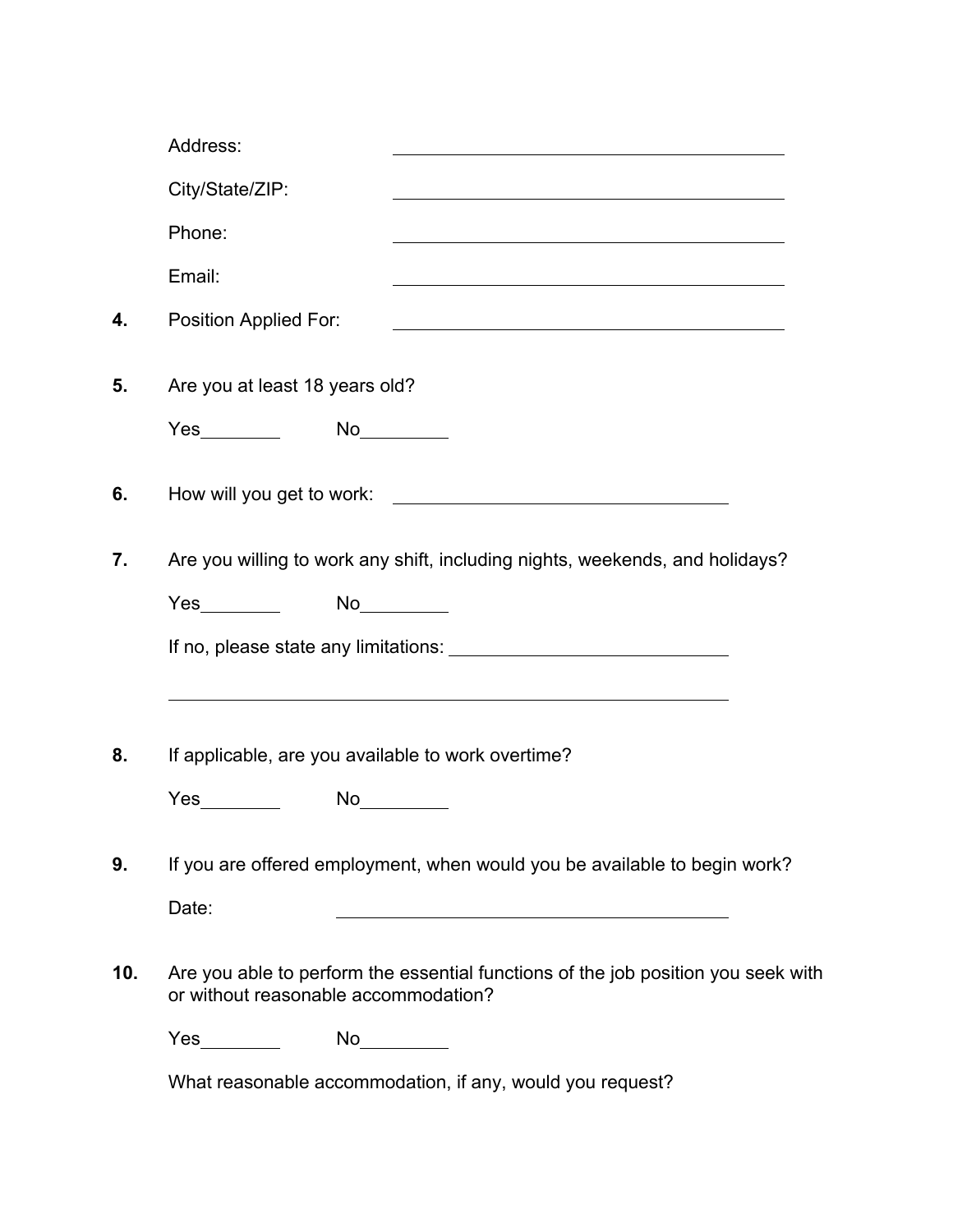## **11.** Applicant's Skills

Check those skills that you have. List any other skills that may be useful for the job you are seeking. Enter the number of years of experience, and circle the number which corresponds to your ability for each particular skill. (One represents poor ability, while five represents exceptional ability.)

| <b>Skill</b>                                                   | Years of Experience Ability / Rating                |  |  |  |           |  |
|----------------------------------------------------------------|-----------------------------------------------------|--|--|--|-----------|--|
|                                                                |                                                     |  |  |  | 1 2 3 4 5 |  |
| [ ] Accounting/Bookkeeping                                     | <u> 1980 - Andrea Station Barbara, amerikan per</u> |  |  |  | 1 2 3 4 5 |  |
| [ ] Customer Service                                           |                                                     |  |  |  | 1 2 3 4 5 |  |
| [ ] Barista                                                    |                                                     |  |  |  | 1 2 3 4 5 |  |
| [ ] Bartending                                                 |                                                     |  |  |  | 1 2 3 4 5 |  |
| $\begin{bmatrix} 1 & 1 & 1 & 1 \\ 1 & 1 & 1 & 1 \end{bmatrix}$ |                                                     |  |  |  | 1 2 3 4 5 |  |
| $\begin{bmatrix} 1 & 1 & 1 \end{bmatrix}$                      |                                                     |  |  |  | 1 2 3 4 5 |  |
| $\Box$<br><u> 1990 - John Stein, maritan a</u>                 |                                                     |  |  |  | 1 2 3 4 5 |  |

### **12.** Applicant Employment History

List your current or most recent employment first. Please list all jobs (including self-employment and military service) which you have held, beginning with the most recent, and list and explain any gaps in employment. If additional space is needed continue on the back page of this application.

| Employer Name:          |  |
|-------------------------|--|
| <b>Supervisor Name:</b> |  |
| Address:                |  |
| City/State/ZIP:         |  |
| <b>Job Duties:</b>      |  |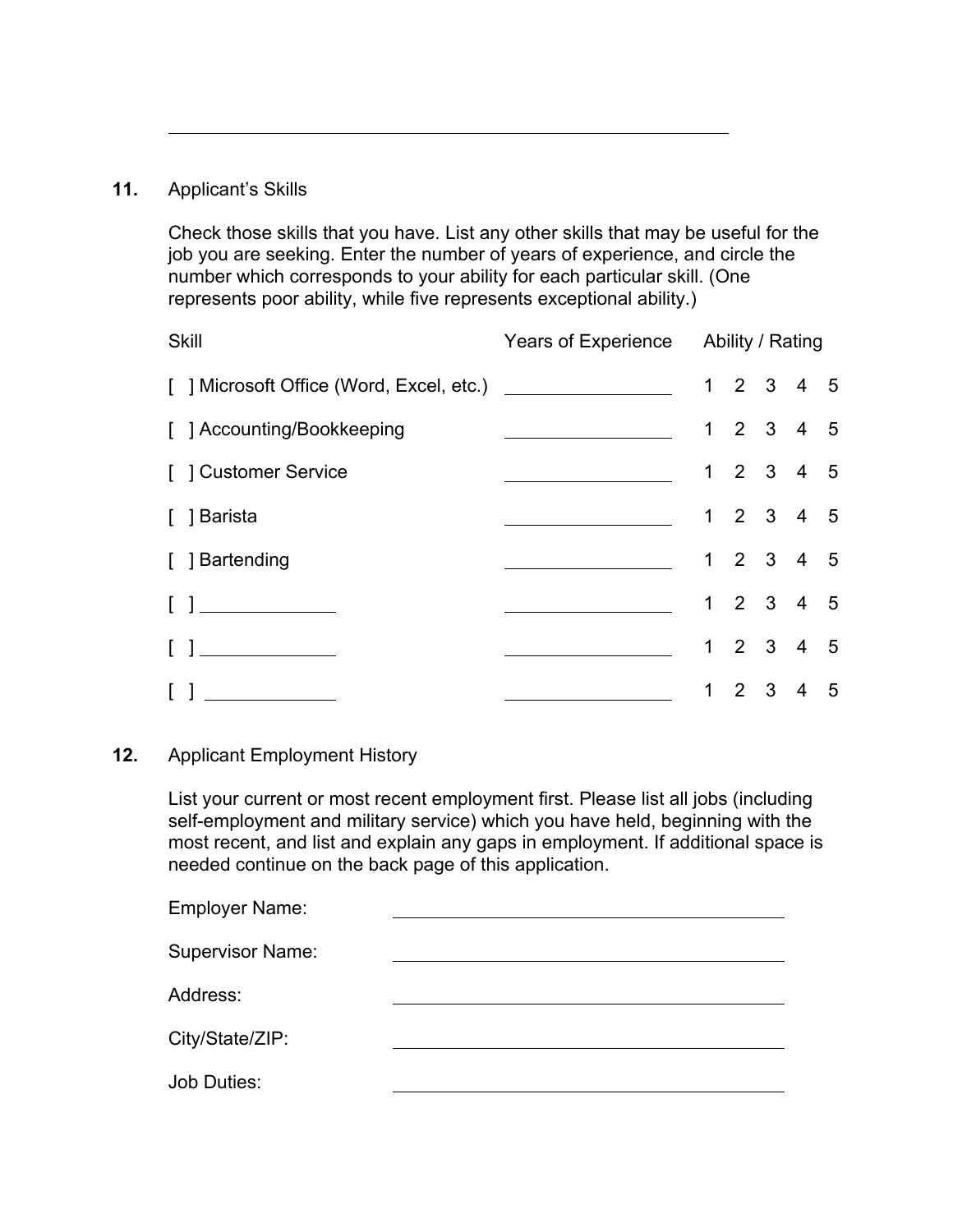| Starting/Ending Base Pay: __________________ |                                                                                                                                                                                                                                |
|----------------------------------------------|--------------------------------------------------------------------------------------------------------------------------------------------------------------------------------------------------------------------------------|
| Reason for Leaving:                          | <u> 1980 - Jan Samuel Barbara, martin di</u>                                                                                                                                                                                   |
| Dates of Employment:                         | <u>to______________________</u>                                                                                                                                                                                                |
|                                              |                                                                                                                                                                                                                                |
| <b>Employer Name:</b>                        |                                                                                                                                                                                                                                |
| <b>Supervisor Name:</b>                      | <u> 1989 - Johann Stoff, deutscher Stoffen und der Stoffen und der Stoffen und der Stoffen und der Stoffen und der</u>                                                                                                         |
| Address:                                     |                                                                                                                                                                                                                                |
| City/State/ZIP:                              |                                                                                                                                                                                                                                |
| <b>Job Duties:</b>                           | <u> 1989 - Johann Stoff, deutscher Stoff, der Stoff, der Stoff, der Stoff, der Stoff, der Stoff, der Stoff, der S</u>                                                                                                          |
|                                              |                                                                                                                                                                                                                                |
|                                              |                                                                                                                                                                                                                                |
| Reason for Leaving:                          |                                                                                                                                                                                                                                |
| Dates of Employment:                         | to the contract of the contract of the contract of the contract of the contract of the contract of the contract of the contract of the contract of the contract of the contract of the contract of the contract of the contrac |
| <b>Employer Name:</b>                        |                                                                                                                                                                                                                                |
| <b>Supervisor Name:</b>                      |                                                                                                                                                                                                                                |
| Address:                                     |                                                                                                                                                                                                                                |
|                                              |                                                                                                                                                                                                                                |
| City/State/ZIP:                              |                                                                                                                                                                                                                                |
| <b>Job Duties:</b>                           |                                                                                                                                                                                                                                |
|                                              |                                                                                                                                                                                                                                |
|                                              |                                                                                                                                                                                                                                |
| Reason for Leaving:                          |                                                                                                                                                                                                                                |
| Dates of Employment:                         | to                                                                                                                                                                                                                             |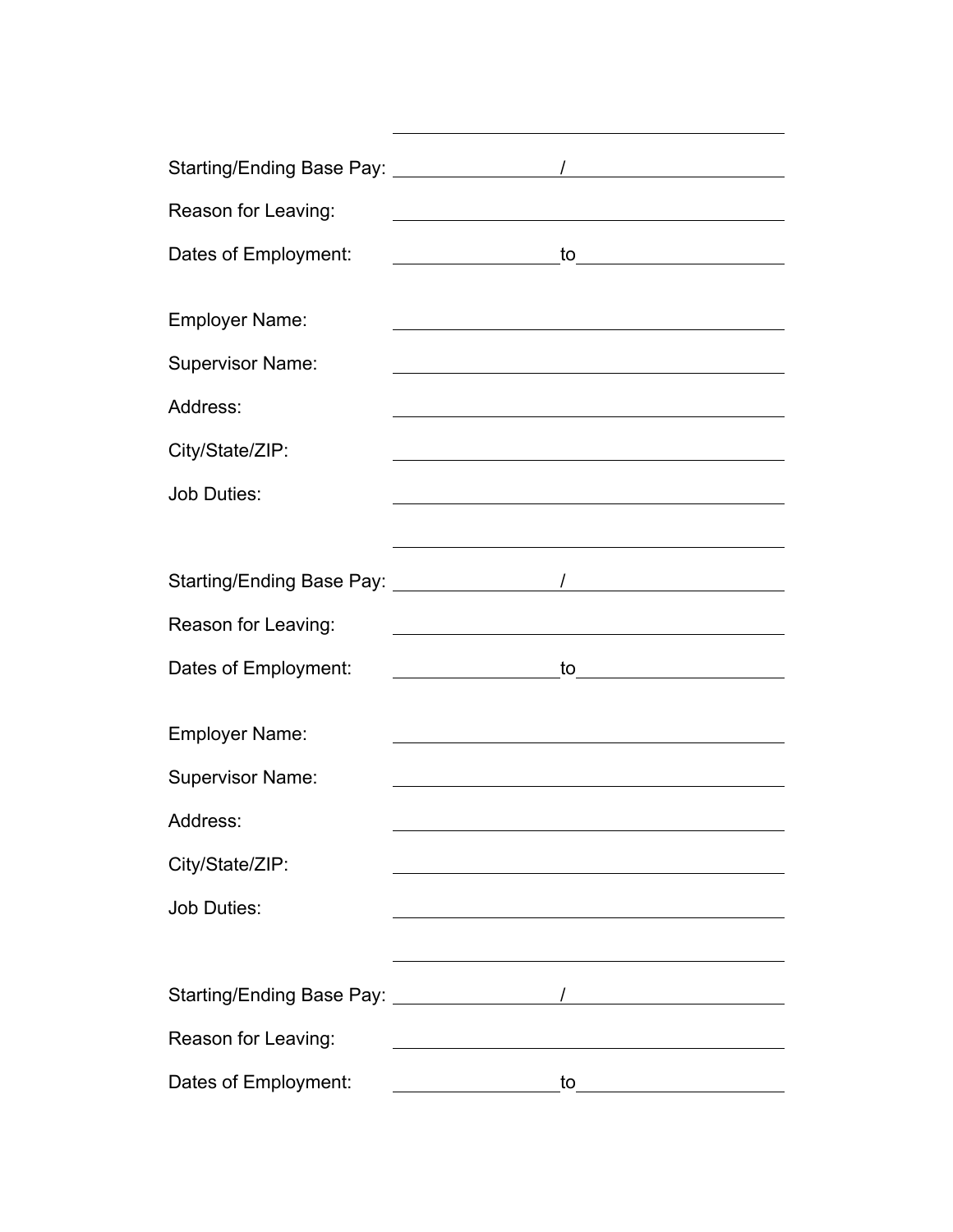**13.** Applicant's Education and Training

| <b>College/University Name and Address</b>                                                                                             |  |
|----------------------------------------------------------------------------------------------------------------------------------------|--|
| Did your receive a degree? Yes<br>$No_$                                                                                                |  |
|                                                                                                                                        |  |
| High School/GED Name and Address                                                                                                       |  |
| Did you receive a degree? Yes<br>No                                                                                                    |  |
| Other Training (graduate, technical, vocational):                                                                                      |  |
| Please indicate any current professional licenses or certifications that you hold:                                                     |  |
| Awards, Honors, Special Achievements:                                                                                                  |  |
| <b>Military Service?</b><br>No                                                                                                         |  |
| Branch:                                                                                                                                |  |
| Specialized Training:                                                                                                                  |  |
| References                                                                                                                             |  |
| List any two non-relatives who would be willing to provide a reference for you.<br>Preferably former supervisors or business managers. |  |
| <b>Contact Name:</b>                                                                                                                   |  |

Relationship to You:

 $14.$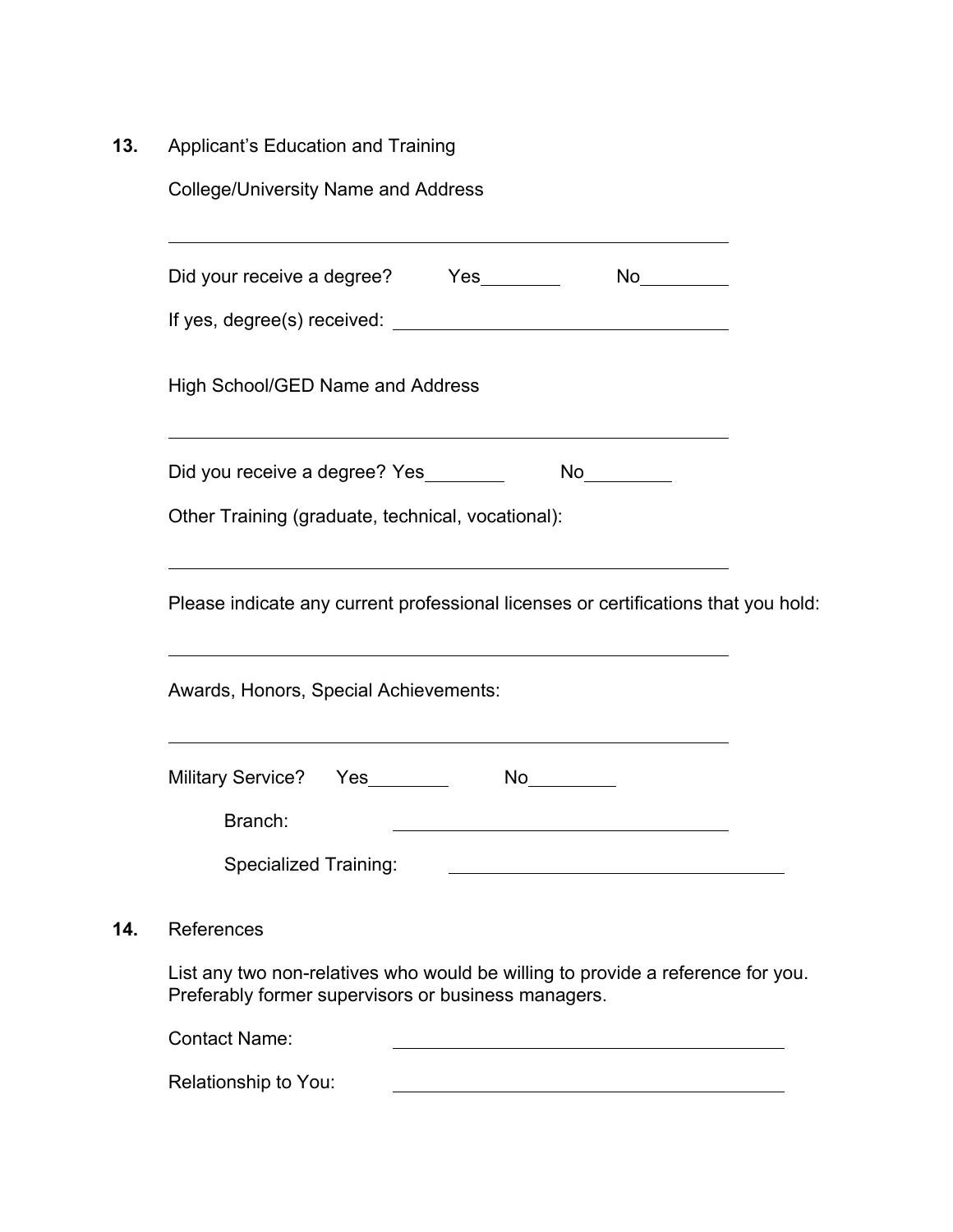|     | Phone:                                        |                                                                                                                                                            |  |
|-----|-----------------------------------------------|------------------------------------------------------------------------------------------------------------------------------------------------------------|--|
|     | Email:                                        |                                                                                                                                                            |  |
|     | <b>Contact Name:</b>                          |                                                                                                                                                            |  |
|     | Relationship to You:                          |                                                                                                                                                            |  |
|     | Phone:                                        |                                                                                                                                                            |  |
|     | Email:                                        |                                                                                                                                                            |  |
|     | May we contact your references?<br><b>Yes</b> |                                                                                                                                                            |  |
| 15. |                                               | Please provide any other information that you believe should be considered,<br>including whether you are bound by any agreement with any current employer: |  |

<u> 1989 - Johann Stoff, fransk politik (f. 1989)</u>

<u> 1989 - Johann Stoff, amerikansk politiker (d. 1989)</u>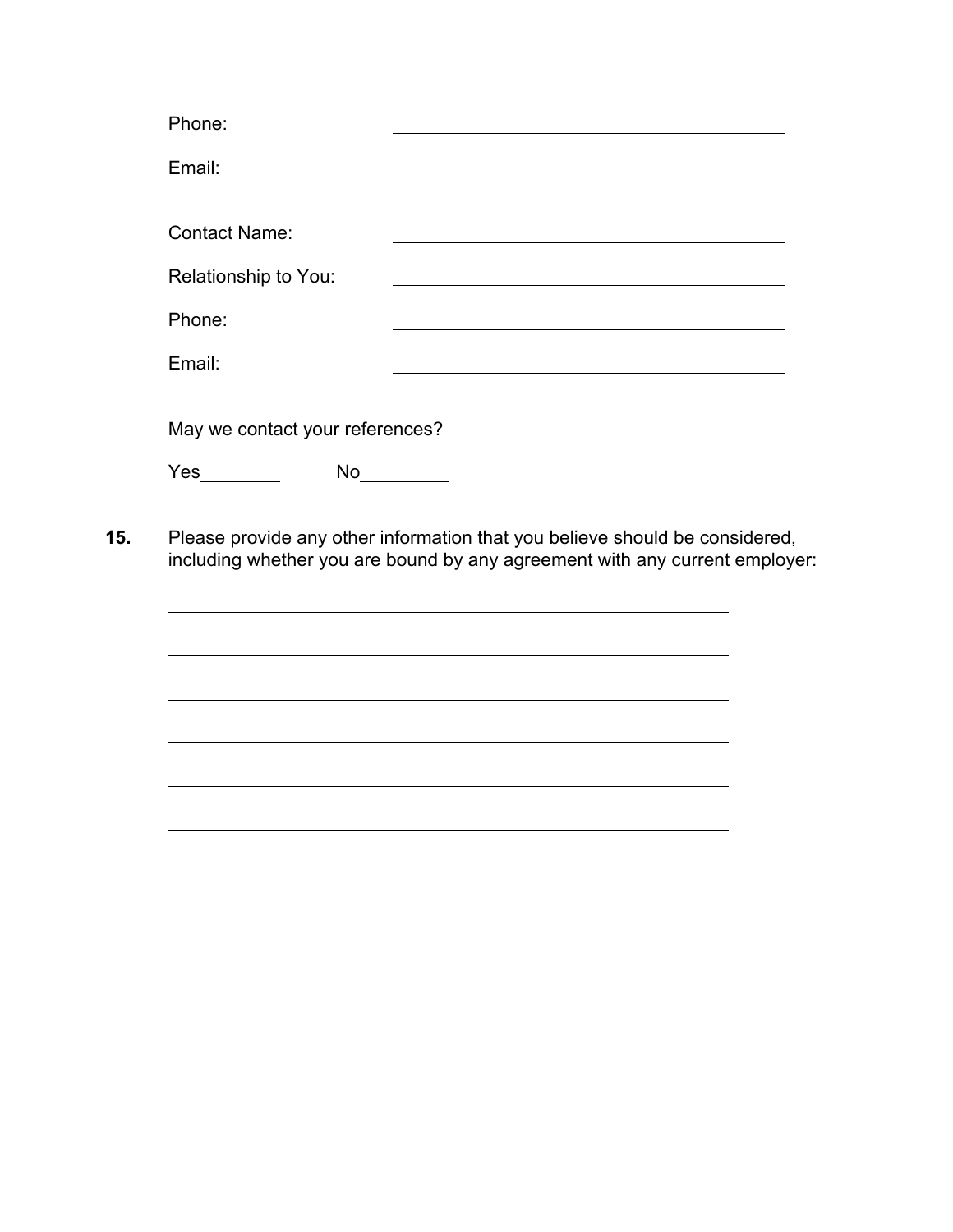# **APPLICANT'S STATEMENT**

## *Please read carefully, initial each paragraph, and sign below. By signing below, you are certifying that you have read, fully understand, and accept all terms of this application.*

1. I hereby certify that I have not knowingly withheld any information that might adversely affect my chances for employment and that the answers given by me are true and correct to the best of my knowledge. I further certify that I, the undersigned applicant, have personally completed this application. I understand that any omission or misstatement of material fact on this application or on any document used to secure employment shall be grounds for rejection of this application or for immediate discharge if I am employed, regardless of the time elapsed before discovery.

2. I authorize Hotel Common Management Company LLC (the "Company") to thoroughly investigate my references, work record, education and other matters related to my suitability for employment and, further, authorize the references I have listed to disclose to the Company any and all letters, reports and other information related to my work records, without giving me prior notice of such disclosure and hereby specifically waive any required written notification. In addition, I hereby release the Company, my former employers and all other persons, corporations, partnerships and associations from any and all claims, demands or liabilities arising out of or in any way related to such investigation of disclosure.

3. I understand and agree that the employment for which I am making application is, and is intended to be, at-will, not for a definite or determinable period and such employment may be terminated at any time with or without cause or advance notice, by either myself of the Company.

4. As a condition of my employment, I understand that I will be required to sign Company documents confirming various employment policies. I further understand that any offer of employment with the Company will be conditioned upon successful completion of a background investigation. Failure to consent to the background check will be considered withdrawal of my employment application.

5. I understand that if I am hired, I will be required to provide proof of identity and legal authority to work in the United States and that federal immigration laws require me to complete an I-9 Form in this regard.

6. I have placed my signature in the space provided below only after I have completed the entire application to the best of my ability and have carefully read the foregoing five (5) statements.

APPLICANT SIGNATURE DATE